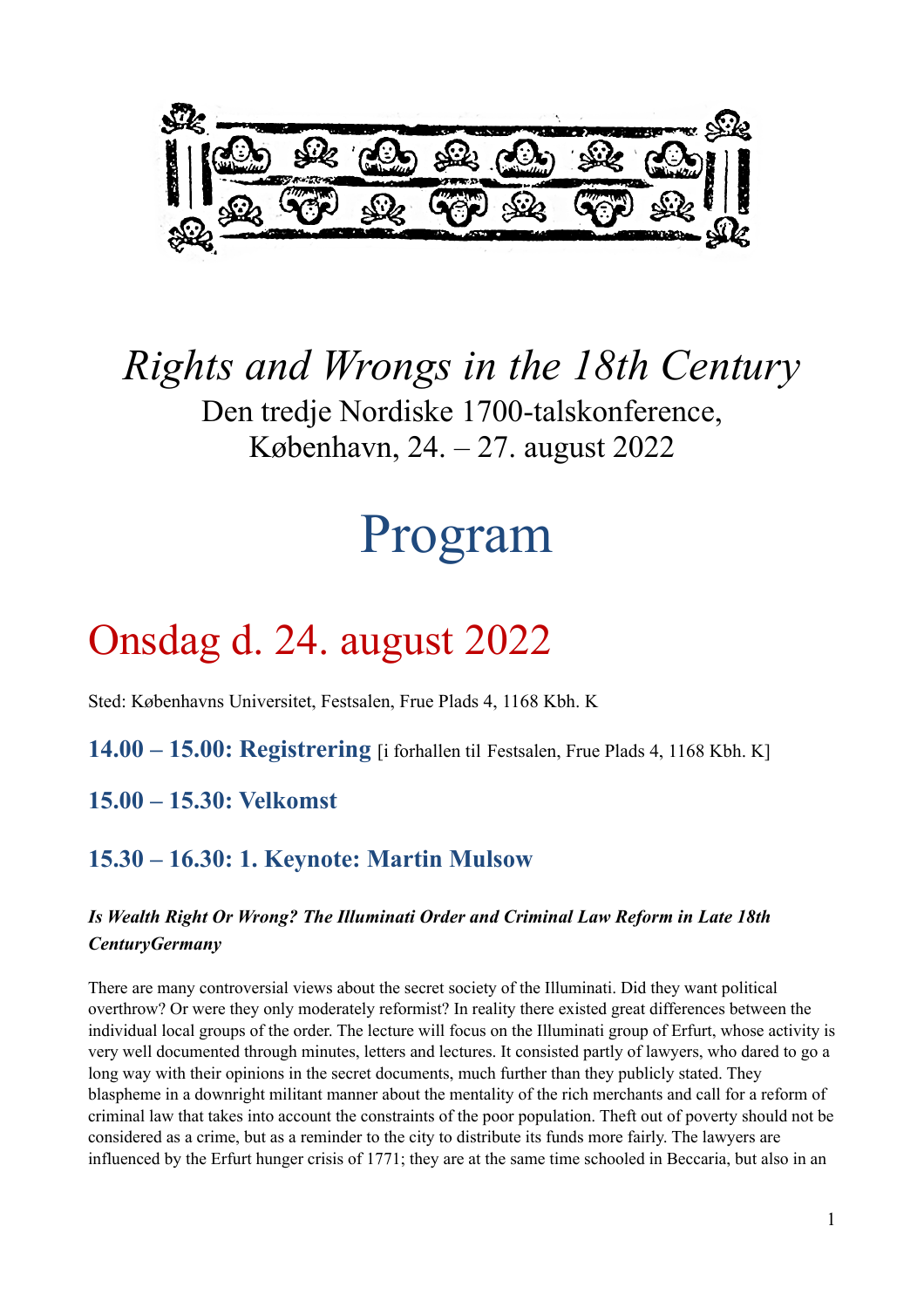Origenist theology of goodness. Thus, the Illuminati order shows itself to have been a protected space for discussion, in which political ideas could thrive that were not yet possible in public.

#### **16.30 – 18.00: Reception**

 (Værter: *Dansk Selskab for 1700-talsstudier* og *Institut for Nordiske Studier og Sprogvidenskab, Københavns Universitet*)



# Torsdag d. 25. august 2022

Sted: Københavns Universitet, Institut for Nordiske Studier og Sprogvidenskab, Søndre Campus, Emil Holms Kanal 2 2300 København S.

# **8.30 – 09.00: Registrering**

#### **09.00 – 10.10 Lokale: 1**

**Panel 11** *Rights and Wrongs in Politics and History – and on Stage*

*Chair:* 

Sara Ekström: *Rätt och fel styrande. Liberala maktdiskurser i relation till nationella kulturprojekt i Sverige 1772–1792*  Emil Nicklas Johnsen: *Elendighetens stygge verksted. Fremstilling av urett, feil og laster i NielsDitlev Riegels (1755-1802) historieskriving.* Marie-Christine Skuncke: *A Murdered Merchant and a Priestess Breaking her Vows:* 

 *Rights and Wrongs on the Swedish Eighteenth-Century Stage*

# **09.00 – 10.10 Lokale: 2**

**Panel 05** *Rett og urett i Larvik Grevskap*

*Chair: ?* Bjørn Bækkelund: *"Hvorledis vi bliver medhandlet udj dette Grevskab» - om Larvik grevskap, undersåttene og skogen.* Anita Wiklund Norli: *Birkejurisdiksjonen i Larvik grevskap i Norge*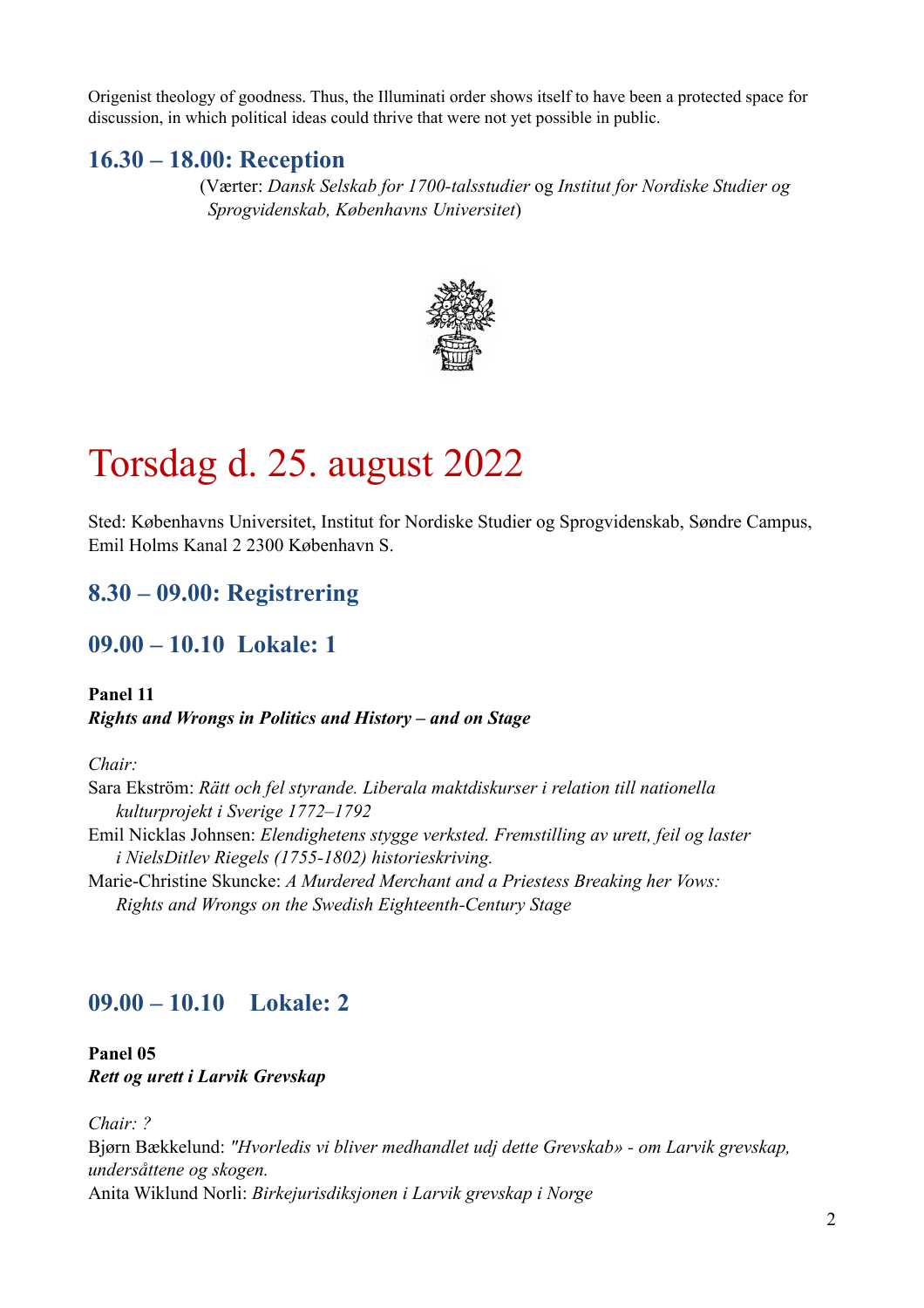Anne Svånaug Blengsdalen: *Privilegerte musikanter og spillemenn i grevskapet*

# **09.00 – (senest) 11.00 Lokale 4**

#### **Ph.D. Session**

*Chair: Tine Reeh* Bjarke Hellemann Weiss: *Borgerlig identitetsdannelse i trykkefrihedstiden: forhandlinger af religion, identitet og medborgerskab.* Arendse Wenzel Måge: *Kan man sige fremskridt på fortidens sprog?* Natalie Devin Hoage: *A Historical Account of the "Lottery Fantasy" in advertisements for European National Lotteries.*  Sigrid Nielsby Christiansen: *Joy and melancholy – two expressions of faith* Emma Sohlgren: *The dissemination and performance of Italian opera arias in eighteenth-century Sweden* Simen Gresby Hegdalstrand: *Judaism in political thought and culture in Denmark and Norway: a comparative study: ca. 1750-1850*

## **10.20 – 11.30: Lokale 1**

#### **Panel 07**

*An arena for making the self. Multidisciplinary perspectives on balls and sociability in Scandinavia, ca 1750-1820*

*Chair: Johanna Ilmakunnas* Kristine Dyrmann: *Balls and elite sociability at the Danish court around 1800* My Hellsing: *A Social Institution between Court and Bourgeoisie: Assemblies at the Stock exchange in Stockholm 1776–1808* Christopher Landstedt: *Rules, manners and behavioural practices in 18th century masquerades in* 

*Stockholm*

#### **10.20 – 11.30: Lokale 2**

Panel 09 *Emotional Rights and Wrongs*

*Chair: Anne-Marie Mai* Ina Lindblom: *The Rights and Wrongs of Marriage made for love. Courtship and Social*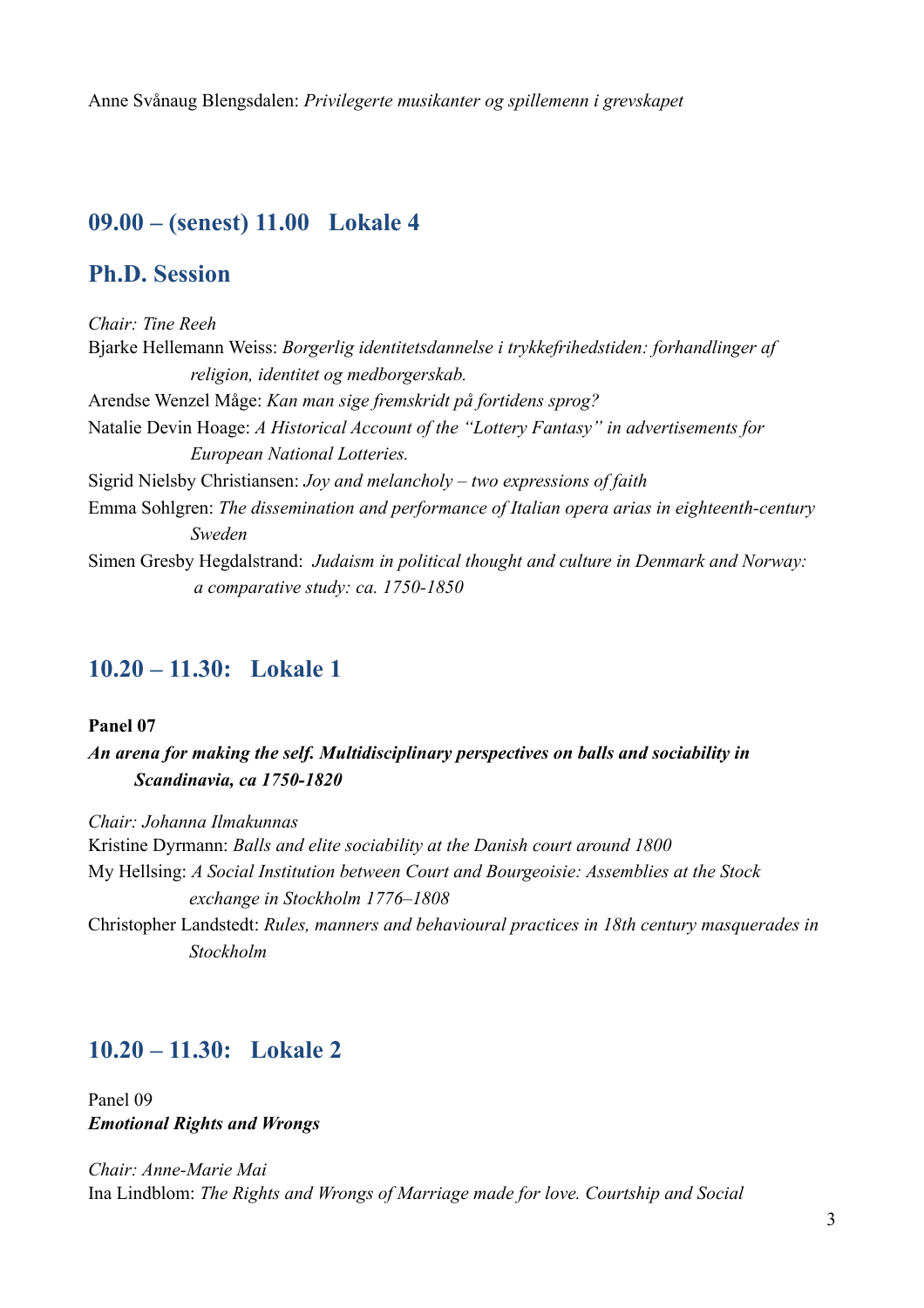*Status in the Life Description of Pehr Stenberg, 1780-1790* Aina Nøding: *Stjålen frugt, moralsk fiksjon: Marmontel's "Conte Moraux" i Danmark-Norge¨*  Tine Damsholt: *Shaping an Emotionally Balanced Self through Everyday Practices – The Case of Young Females in late 18th (and early 19th) Century Denmark* 

#### **10.20 – 11.30: Lokale 3**

Round Table 15 *Lejon eller lo? Rätt och fel i det sena 1700-talets naturgestaltning*

Den tvärvetenskapliga forskargruppen presenterar projektet "Cool Nature: Utopian Landscapes in Sweden 1780‒1840". Utgångspunkten är kontrasten mellan den kulturella koden – som bygger på medelhavsklimatets *locus amoenus* och på förekomsten av lejon och lagerträd – och den faktiska svenska naturen – med älg, lodjur och granskog. Hur samsas dessa naturtyper i tidens poesi, sång, bildkonst, scenkonst, medicinska och religiösa litteratur, och i den nationella diskursen? Hur förhåller sig dessa naturtyper till diskussioner om genus och nationell identitet? Vid vilka tillfällen, och varför, betraktas dessa naturtyper, ideal och verklighet, som normala respektive avvikande? Vilken utopisk potential tilldelas naturen i det sena 1700-talet?

*Chair: Anna Albrektson* Deltagere: Mikael Ahlund, Sara Ekström og Vera Sundin:

# **11.30 – 11.45 Kaffe**

## **11.45-12.45: Stort auditorium. 2. Keynote: Jørn Øyrehagen Sunde**

#### *God and devil in Norway 1650-1800 – from comic battle to the almighty God, and on to the almighty state*

In the more than 50 000 pages of transcribed court records from the western part of Norway, we find more than 1000 references to God and devil. When analysing he references we find a distinct change in the popular view of the supernatural, and it's place in and effect on everyday life. However, the references to God and devil can also be used to understand the development of the Danish-Norwegian state under the absolute sovereign king from 1660 to 1814, and how religious changes can be said to have prepared the transmission from absolutism to democracy.

# **12.45 – 13.30: FROKOST**

## **13.30 – 14.30: Stort auditorium. 3. Keynote: Linn Holmberg:**

#### *Right and Wrong Ways of Knowing: Knowledge Conflicts in Eighteenth-Century Europe*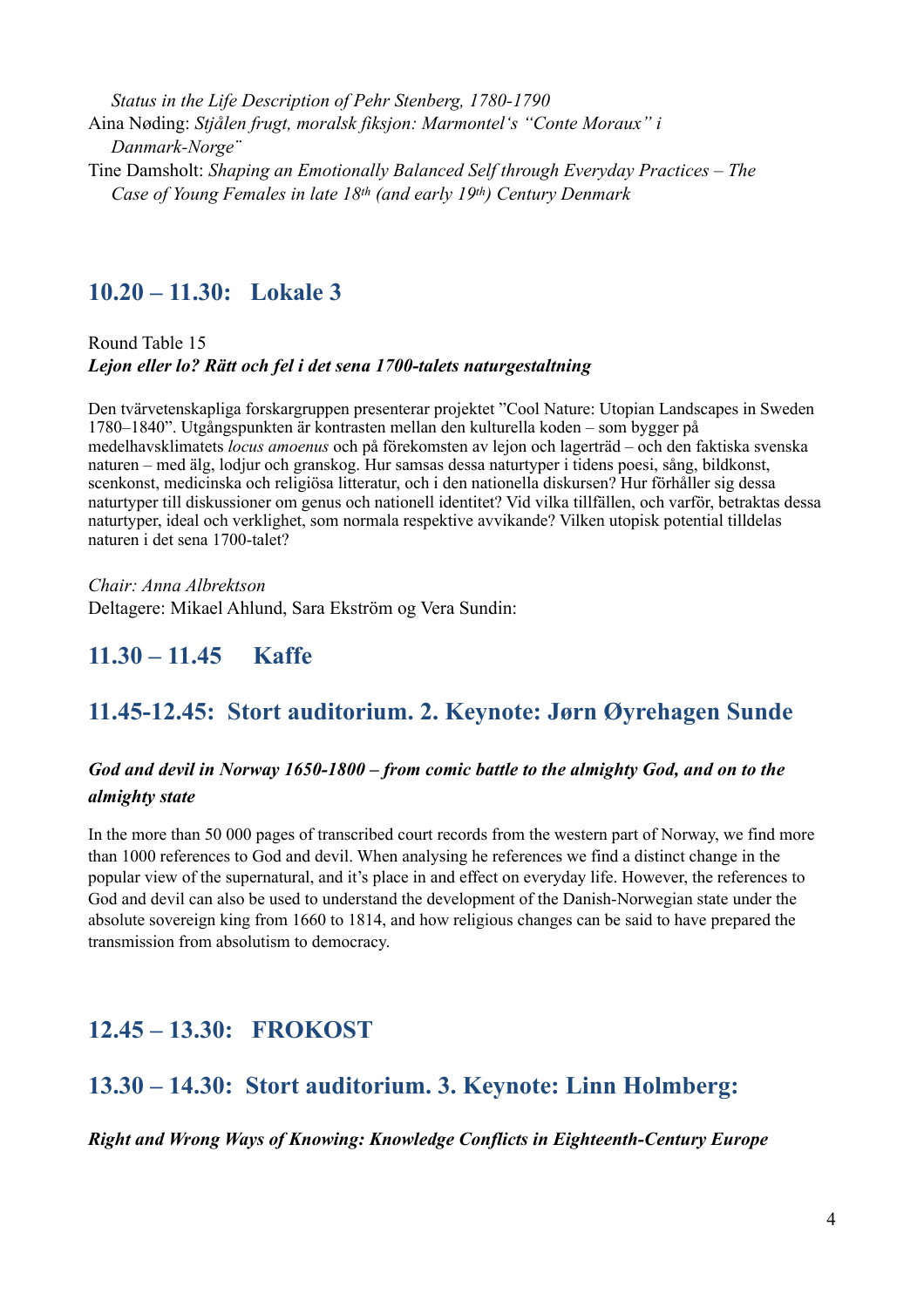The eighteenth century – the Age of Enlightenment – was seething with concerns about knowledge: the progress of useful arts and sciences, the stabilization and scientific refinement of vernacular languages, the diffusion of information, the spread of education, not to mention the continuous metaphysical debates about the nature, potential, and limits of man's reason and understanding, as well as about the possibilities of obtaining absolute, certain knowledge of the worldly and the divine.

 In this talk, however, I will focus on more down-to-earth discussions about learning and knowing. Over the eighteenth century, numerous educators, writers, and journalists engaged in conversations about *what* and *how* to read, study, understand, and remember within various branches of knowledge and societal spheres. They also debated how to construct aids that could facilitate learning for the young, poor, lazy, busy, and ungifted. **In these conversations, older norms of what constituted "right" and "wrong" ways of knowing were challenged on multiple fronts.** In my talk, I will explore some of these conflict lines, delving into examples from educational treatises, learned journals, and prefaces in several languages, from the late seventeenth century to the end of the eighteenth. Among other things, I will argue that the explosive popularity of dictionaries (i.e., alphabetically-organized reference works) was part of a wider renegotiation of what counted as a respectable way of knowing: that is, to know a little about a lot, rather than a lot about a little, and – to quote Immanuel Kant – "having the courage to use one's own understanding".

#### **14.30 – 14.45: Kaffe**

#### **14.45 – 16.15: Lokale 2**

Panel 13 *Rights and wrongs in Religion*

*Chair: Simona Zetterberg-Nielsen* Vera Sundin: *New Perspectives on Pastoral: Challenging Misconceptions about a "Dead Genre"*  Agnes Köneke Hansen: *Religionskritik i Johannes Ewalds "Levnet og Meeninger"* Rolv Nøtvik Jakobsen: *Rett og feil, lov og rett på dansk-norske prekestoler. Fagteologene og biskopene Erik Pontoppidan og Johan Ernst Gunnerus om den geistlige retorikkens normer og grenser.* Merete Onsberg: *Johan Friedrich Struensee's conversion: True or not?*

## **14.45 – 16.15: Lokale 3**

Panel 8 *Individet og den tvingende stat*

Årtierne frem mod 1800 var rammen om en lang række reformer og institutionelle udviklinger vedrørende rets- og straffepraksis. Centralt stod overvejelser og ængsteligheder ved de tvangsformer staten brugte til at kontrollere og forme individer fra samfundets nederste lag. Perioden var præget af både forandring og kontinuitet, fremfor klare, lineære moderniseringsprocesser. Rationalerne og logikkerne bag statens institutioner blev omdefineret og forhandlet igen og igen – både under indflydelse af nye idéer, men også som reaktion på handlinger gjort af de samfundsgrupper og individer som institutionerne rettede sig imod.

 Panelets tre papers udforsker sådanne dynamikker og logikker med udgangspunkt i tre forskellige institutioner: Inkvisitionskommissionen, hvor torturen havde sin guldalder på trods af vedvarende politisk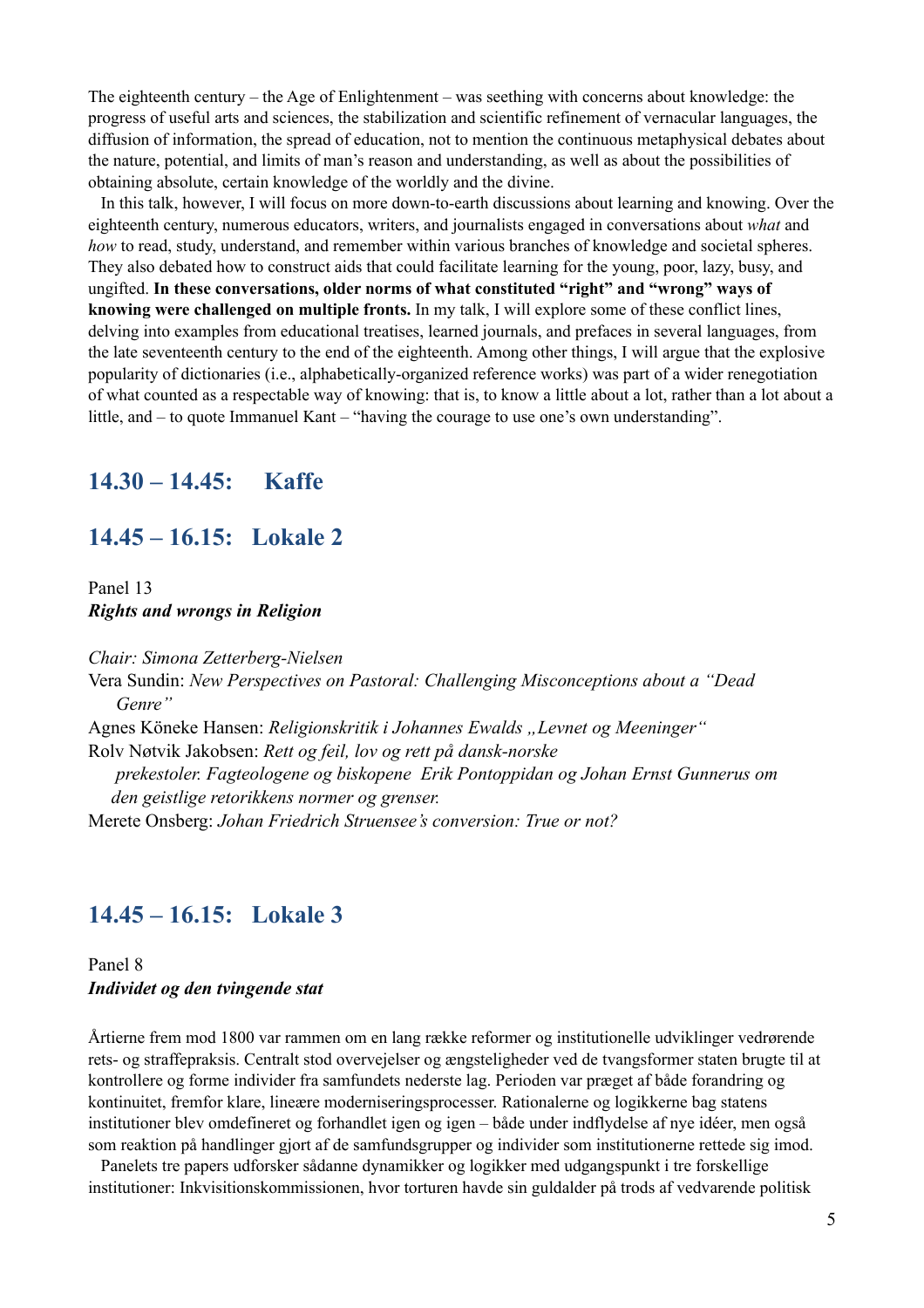afstandstagen; Tugt-, Rasp- og Forbedringshuset på Christianshavn, der med sin brogede skare af indsatte var ubekvemt placeret imellem forsorg og kriminalitetsbekæmpelse; og det såkaldte "slaveri", der bestod i fængsler for mandlige forbrydere placeret i Stokhuset i København eller på landets fæstninger, hvor fangernes flugtmønstre skabte utryghed ved straffeformernes rationaler. Tilsammen udgjorde disse tre institutioner statens måske vigtigste værn imod de individer, der betragtedes som særligt farlige: mordere, voldsforbrydere, desertører og tyve. De danner således et vindue til mødet mellem det tvungne individ og en stat i udvikling.

*Chair: ?* Deltagere: Johan Heinsen, Tyge Krogh, Emilie Luther Valentin.

# **14.45 – 16.15: Lokale 4**

Panel 12 *Rights and Wrongs in the (Natural) Law*

*Chair: Casper Andersen* Thomas Bredsdorff: *Holbergs Naturret – men hvilken natur?* Mads Langballe Jensen: *Natural Law and the Justification of Danish Colonialism in the Late 18th Century West Africa* Siv Frøydis Berg: *Når tro blir til overtro: kometer i skillingsviser og småtryk*

# **19.00 Festmiddag:** *Restaurant Madklubben Grill,* Pilestræde 23, 1112, Kbh. K



# Fredag d. 26. august 2022

Sted: Københavns Universitet, Institut for Nordiske Studier og Sprogvidenskab, Søndre Campus, Emil Holms Kanal 2 2300 København S.

# **8.30 – 09.00: Registrering**

# **09.00 – 10.00: Stort auditorium. 4. keynote: Karin Kukkonen**

*Beyond Rules? Getting it 'Right' in the Eighteenth-Century Novel*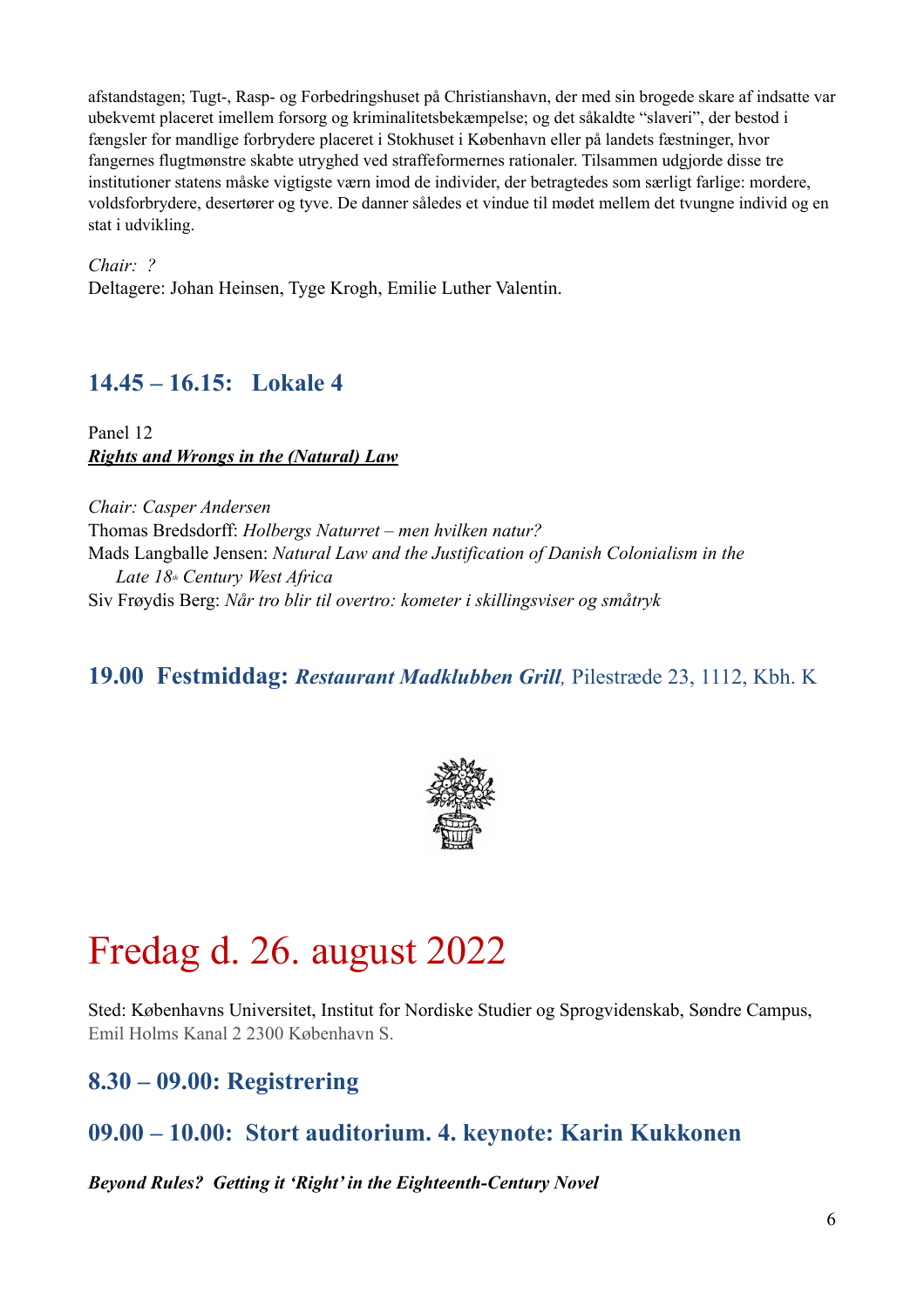The novel in the eighteenth century is considered a new genre, and an author might feel "at liberty to make what laws I please therein", as we read in Henry Fielding's *Tom Jones* (1749). Novelists, Fielding included, however constantly related themselves to the body of neoclassical "rules of poetics" developed for ancient genres like tragedy and the epic, as well as to the heritage of the ancient novel. In this lecture, I will discuss the dynamics between applying and transgressing these poetic rules in the work of novelists of the Cervantine tradition, like Henry Fielding and Christoph Martin Wieland, in order to outline how authors attempted to establish new standards of getting it "right" for a modern genre that defines itself as standing beyond the rules.

## **10.10 – 11.25: Lokale: 1**

Panel 3 *Fiktionalitet i oplysningstidens videnskab*

*Chair: Lasse Horne Kjældgaard* Simona Zetterberg-Nielsen: *"Holberg og Pontoppidan – enige modstandere"* Valdemar Nielsen Pold: *"Eilschov – videnskab, fiktionalitet og køn"* Casper Andersen: *"Fiktion og Sandhed i 1700-tallets naturhistorie"* 

## **10.10 – 11.25: Lokale: 2**

Panel 6 *Rett og galt i norske presters embetsførsel på 1700-tallet*

*Chair: Tyge Krogh* Tarald Rasmussen: *Erik Pontoppidan som prestelærer og biskop.* Arne Bugge Amundsen: *Peder Hersleb som biskop i Akershus stift 1730-1737.* Hallgeir Elstad: *Eiler Hagerup som biskop i Trondheim stift 1731-1743*

# **10.10 – 11.25: Lokale: 3**

Panel 2 *"Det menneskelige Kiøn" – på sporet af 1700-tallets antropologier*

*Chair: ?* Nina Javette Koefoed: *Tugthusets antropologier* Ulrik Langen: *Residensstaden som sociologisk og antropologisk observatorium* Tine Reeh: *Den pietistiske klinik*

# **11.25 – 11.40: Kaffe**

# **11.40 – 12.40 Store auditorium**. **5. keynote: Gunvor Simonsen**

#### *Canoes, Cobles, Bum Boats and Fugitives: Maritime Marronage in the Lesser Antilles*

The history of maritime marronage in the eighteenth-century Caribbean has focused on port towns, Atlantic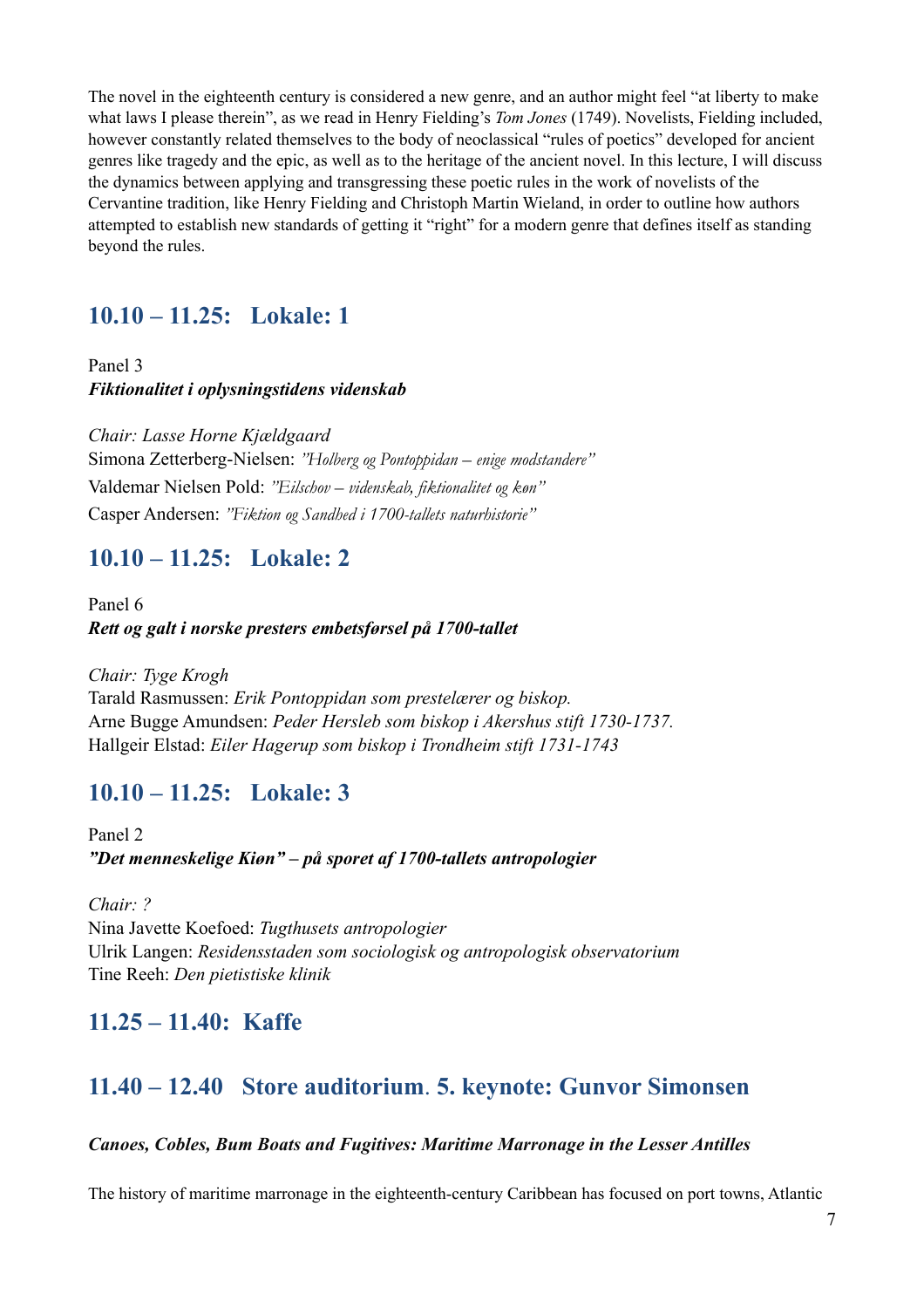vessels, and enslaved men. In these towns, enslaved men could find cover among the large transient populations of sailors, soldiers, and free people of color. With captains hungry for crew, enslaved men could pass as deckhands or sailors, blending in with the motley crew of ocean-going vessels. It is a story of opportunities grasped by single men in pursuit of freedom.

 In this lecture, I tell another story. A story of how the small open boats – the canoes, periagoes, bum boats, cobles, and yawls – that connected the islands of the Lesser Antilles afforded a different escape practice. In contrast to the flight opportunities provided by the Atlantic fleet, the smaller boats catered to the needs of women, children, young, old, rural and urban. Indeed, small craft made rural sugar estates part of a fugitive geography that spanned the Lesser Antilles and afforded the *collective* organization of escape. Small craft marronage is a story of families and friends seeking survival on islands nearby.

## **12.40 – 13.30 FROKOST**

## **13.30 – 15.00: Lokale: 1**

Panel 1

#### *Maladies of the Mind Notions of mental differences and distress*

*Chair: Thomas Bredsdorff* Tine Reeh: *Pietistic Diagnostics of the Inner Person* Benjamin Brandt:*"Lunacy, fury, falling sickness and the like" Pastors' obligation of mental evaluation of parishioners* Catherine Beck: *Understanding Mental Disorder, Difference and Distress at Sea* Ralf Hemmingsen: *"Melancholic Murder" in Copenhagen: A case-based study of mental concepts and their application in court cases.*

## **13.30 – 15.00: Lokale: 2**

Panel 4 *State lotteries as a moral and political problem in eighteenth-century Europe*

*Chair: ?*

Inga Henriette Undheim og Johanne Kristiansen: *Debating the moral implications of the lottery in Denmark-Norway (1770-73)* Paul Michael Goring: *Lotteries and Gramscian consent in eighteenth-century Britain* Natalie Devin Hoage: *Advertisement strategies and the Lottery problem in eighteenth-century Britain* Marius Warholm Haugen: *The Lottery problem in French literature*

## **13.30 – 15.00: Lokale: 3**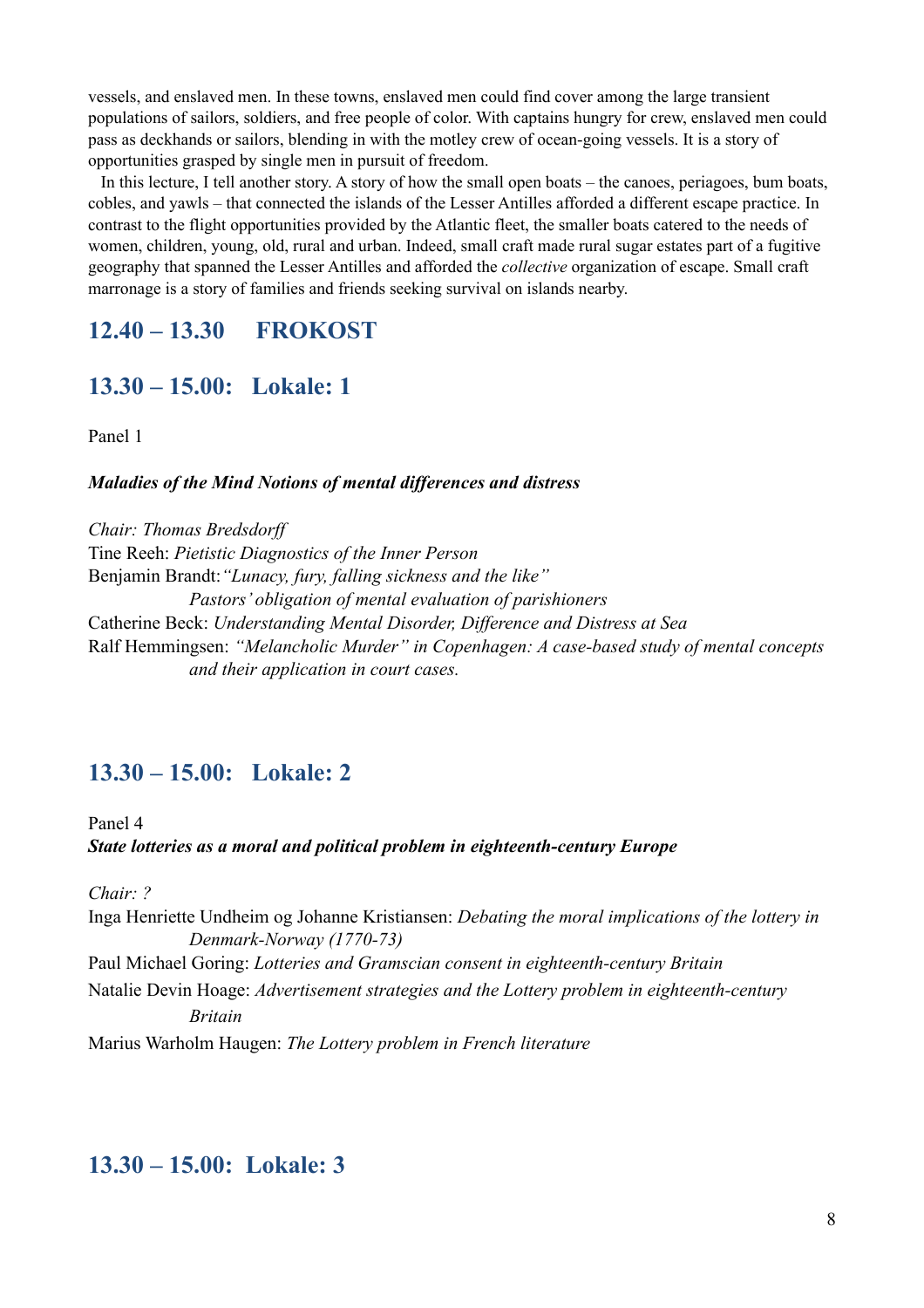#### Panel 10 *Philosophical Discussions of Rights and Wrongs*

*Chair: ?*

Anne Beate Maurseth: *Sanne og falske filosofer* Jytte Lyngvig: *Miracles and Eels – Voltaire versus Needham* Patricia Huber: *"genom en fri, Patriotisk och wördsam skrift andraga sina tankar". Revolutionary modes in Hans Bergeströms Indianiske bref (1770)* Nan Gerdes: *Epikuræiske dyder til en postheroisk tid* 

## **13.30 – 15.00: Lokale: 4**

Panel 14 *On the Wrong Side of the Law*

*Chair: ?*

Visa Helenius: *Karl Mesterton's "De Principii rationis sufficientis adplicatione" (1745) and a rational Basis of Morality and Criminal Law.* Timon von Mentlen: *Arsonists and Murderers. Virtuous Protagonists and Debatable Moral Values in Danish Prose Literature around 1800.* Susann Holmberg: *Rammer for urett. Seksuelt misbrug af børn før seksuell lavalder* Anne Sigrid Refsum: *Den botferdige synder synger. Utviklingen av selvbiografiske forbryterviser fra 1742 til 1835*

**15.00 – 16.00 : Reception (Hvis vejret tillader: Udendørs)**

(vært: *Dansk Selskab for 1700-talsstudier*)



# Lørdag d. 27. august 2022

Mellem kl. 09.00 og 14.00

# **EKSKURSIONER**

Der er sat et maximalt deltagerantal på hver af ekskursionerne. Mødesteder og tider oplyses på konferencen.

- 1) Besøg på jagtslottet *"*Eremitagen*"* [max 20 deltagere]. Pris oplyses senere.
- 2) 1700-tallets København. Byvandring med historiker Sebastian Olden-Jørgensen [Max 15 deltagere] Gratis.